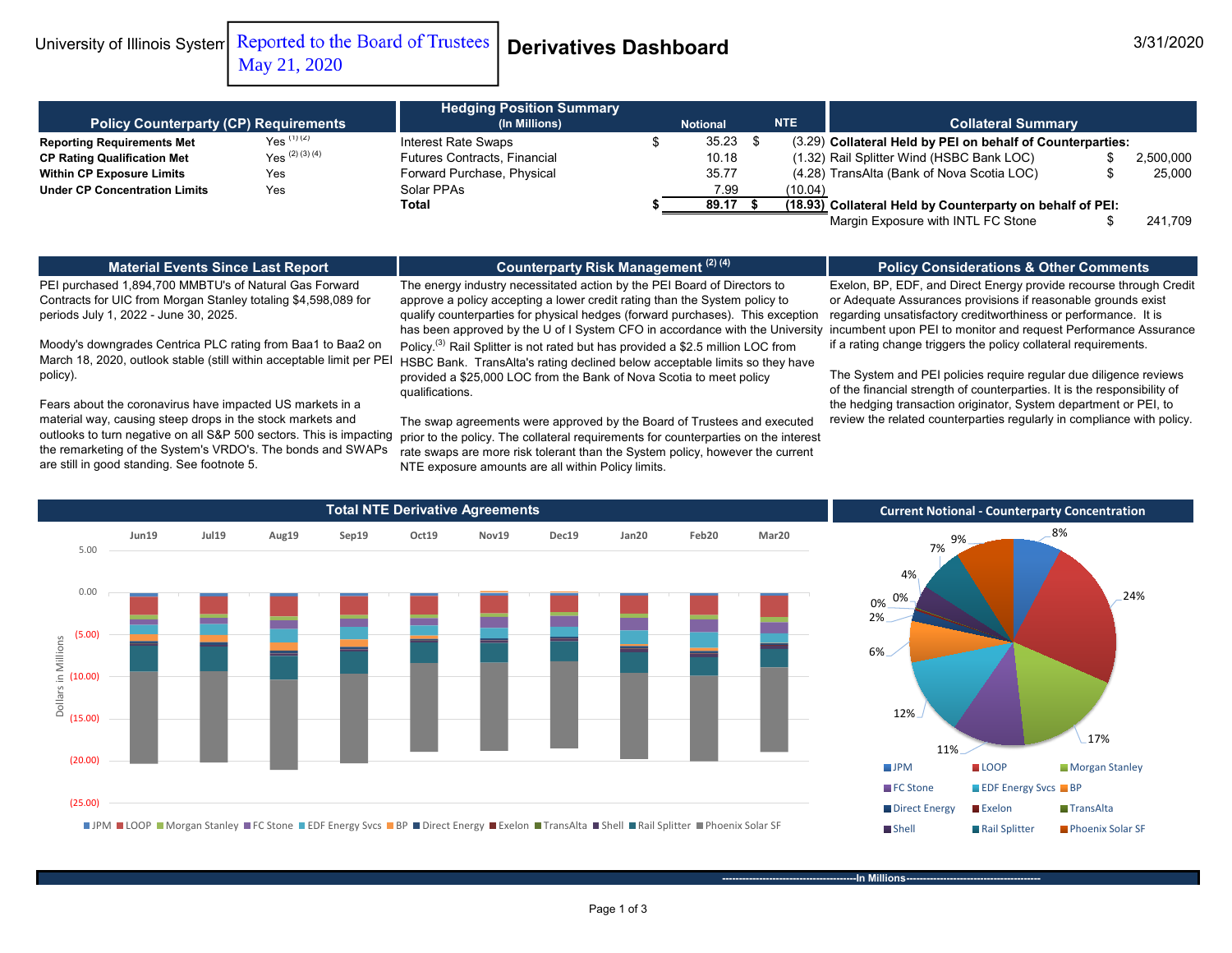# University of Illinois System **Derivatives Dashboard** 3/31/2020

| Responsible<br><b>Unit/Dept</b>                                                                                        | Counterparty                        | <b>CSP</b><br><b>Rated Entity/</b><br><b>Exchange</b>                                             | <b>Bond Rating</b><br>(S&P / Moody's) | <b>Expires</b><br><b>FY Range</b>                                                                                 | <b>Underlying</b><br><b>Asset / Liability Orig Contract</b> |     |        | <b>Current</b><br>Notional /<br><b>Contract</b>                                       | Market Value *MTM or NTE |         | <b>System</b><br><b>Guarantee</b><br>(Credit<br>Limit) | PCG-LOC<br>(Credit<br>Limit) | Counterparty<br><b>Threshold</b><br>(Collateral<br><b>Requirements)</b> |
|------------------------------------------------------------------------------------------------------------------------|-------------------------------------|---------------------------------------------------------------------------------------------------|---------------------------------------|-------------------------------------------------------------------------------------------------------------------|-------------------------------------------------------------|-----|--------|---------------------------------------------------------------------------------------|--------------------------|---------|--------------------------------------------------------|------------------------------|-------------------------------------------------------------------------|
| <b>Financial Hedges</b>                                                                                                |                                     | <b>Qualifying Rating</b>                                                                          |                                       |                                                                                                                   |                                                             |     |        |                                                                                       |                          |         |                                                        |                              |                                                                         |
| <b>System Interest Rate Swaps</b>                                                                                      |                                     |                                                                                                   | $A - I A3$                            |                                                                                                                   |                                                             |     |        |                                                                                       |                          |         |                                                        |                              |                                                                         |
| SO Capital                                                                                                             | Morgan Stanley                      | Morgan Stanley                                                                                    |                                       |                                                                                                                   |                                                             |     |        |                                                                                       |                          |         |                                                        |                              | <b>Rating Triggers</b>                                                  |
| Financing                                                                                                              | Capital Services, Inc.              |                                                                                                   | $BBB+ / A3$                           | 1/15/2022                                                                                                         | <b>UIC SC 2008</b>                                          | \$  | 27.40  | 7.11                                                                                  |                          | (0.38)  |                                                        |                              | Predate Policy                                                          |
| SO Capital                                                                                                             | JP Morgan Chase                     | JP Morgan Chase                                                                                   |                                       |                                                                                                                   |                                                             |     |        |                                                                                       |                          |         |                                                        |                              | <b>Rating Triggers</b>                                                  |
| Financing                                                                                                              | Bank, N.A.                          | Bank, N.A.                                                                                        | $A+ / Aa2$                            | 1/15/2022                                                                                                         | <b>UIC SC 2008</b>                                          | -\$ | 26.85  | 6.90                                                                                  |                          | (0.37)  |                                                        |                              | Predate Policy                                                          |
| SO Capital                                                                                                             | Loop Financial                      | Deutsche Bank AG                                                                                  |                                       |                                                                                                                   |                                                             |     |        |                                                                                       |                          |         |                                                        |                              | <b>Rating Triggers</b>                                                  |
| Financing                                                                                                              | Products. I. LLC                    | (CSP)                                                                                             | <b>BBB+/A3</b>                        | 10/1/2026                                                                                                         | <b>HSFS 2008</b>                                            | \$  | 40.88  | 21.23                                                                                 |                          | (2.55)  |                                                        |                              | Predate Policy                                                          |
|                                                                                                                        | <b>PEI Energy Futures Contracts</b> |                                                                                                   |                                       |                                                                                                                   | SUBTOTAL SWAPS \$                                           |     | 95.13  | 35.23                                                                                 |                          | (3.29)  |                                                        |                              |                                                                         |
| <b>SO Utilities</b>                                                                                                    | <b>INTL FCStone</b>                 | <b>InterContinental</b>                                                                           |                                       |                                                                                                                   |                                                             |     |        |                                                                                       |                          |         |                                                        |                              | None Exchange                                                           |
| Admin                                                                                                                  | Financial Inc.                      | Exchange (ICE)                                                                                    | A/42                                  | 2020-2028                                                                                                         | <b>Natural Gas</b>                                          | \$  | 12.69  | 10.18                                                                                 | 8.86                     | (1.32)  |                                                        |                              | Traded                                                                  |
|                                                                                                                        |                                     |                                                                                                   |                                       |                                                                                                                   | <b>SUBTOTAL FINANCIAL</b>                                   | Ŝ.  | 107.82 | 45.41                                                                                 |                          | (4.61)  |                                                        |                              |                                                                         |
| <b>Physical Hedges</b>                                                                                                 |                                     |                                                                                                   | <sup>3</sup> Qualifying Rating        |                                                                                                                   |                                                             |     |        |                                                                                       |                          |         |                                                        |                              |                                                                         |
|                                                                                                                        | <b>PEI Energy Forward Purchases</b> |                                                                                                   | BBB-/Baa3 or BB+/Ba1 with LOC or PCG  |                                                                                                                   |                                                             |     |        |                                                                                       |                          |         |                                                        |                              |                                                                         |
| <b>SO Utilities</b>                                                                                                    | <b>BP Canada Energy</b>             | <b>BP Corporation North</b>                                                                       |                                       |                                                                                                                   |                                                             |     |        |                                                                                       |                          |         |                                                        |                              | Adequate                                                                |
| Admin                                                                                                                  | Marketing Corp.                     | America, Inc. (PCG)                                                                               | $A - / A2$                            | 2020-2024                                                                                                         | <b>Natural Gas</b>                                          | \$  | 8.65   | 5.81                                                                                  | 5.77                     | (0.04)  | 10.00                                                  | 1.00                         | Assurance                                                               |
| <b>SO Utilities</b>                                                                                                    | <b>Direct Energy</b>                |                                                                                                   |                                       |                                                                                                                   |                                                             |     |        |                                                                                       |                          |         |                                                        |                              | Adequate                                                                |
| Admin                                                                                                                  | <b>Business Marketing</b>           | Centrica (PCG)                                                                                    | BBB / Baa2                            | 2020-2022                                                                                                         | <b>Natural Gas</b>                                          | \$  | 3.26   | 1.52                                                                                  | 1.30                     | (0.22)  | 2.50                                                   | 2.50                         | Assurance                                                               |
| <b>SO Utilities</b>                                                                                                    | EDF Energy Services,                | <b>EDF Trading Limited</b>                                                                        |                                       |                                                                                                                   |                                                             |     |        |                                                                                       |                          |         |                                                        |                              | Adequate                                                                |
| Admin                                                                                                                  | <b>LLC</b>                          | (PCG)                                                                                             | NR / Baa2                             | 2020-2022                                                                                                         | <b>Natural Gas</b>                                          | \$  | 15.04  | 10.89                                                                                 | 9.75                     | (1.14)  | 3.00                                                   | 3.00                         | Assurance                                                               |
| <b>SO Utilities</b>                                                                                                    | Morgan Stanley                      |                                                                                                   |                                       |                                                                                                                   |                                                             |     |        |                                                                                       |                          |         |                                                        |                              |                                                                         |
| Admin                                                                                                                  | Capital Group, Inc.                 | Morgan Stanley (PCG)                                                                              | $BBB+ / A3$                           | 2024-2025                                                                                                         | <b>Natural Gas</b>                                          | \$  | 6.37   | 6.37                                                                                  | 6.32                     | (0.05)  | 5.00                                                   | <b>Unlimited</b>             | <b>Rating Triggers</b>                                                  |
| <b>SO Utilities</b>                                                                                                    | Shell Energy North                  | Shell Energy North                                                                                |                                       |                                                                                                                   |                                                             |     |        |                                                                                       |                          |         |                                                        |                              |                                                                         |
| Admin                                                                                                                  | America (US), L.P.                  | America (US), L.P.                                                                                | $A+/A2$                               | 2023                                                                                                              | <b>Natural Gas</b>                                          | \$  | 2.54   | 2.54                                                                                  | 2.28                     | (0.26)  | 5.00                                                   |                              | <b>Rating Triggers</b>                                                  |
| <b>SO Utilities</b>                                                                                                    | <b>Exelon Generation</b>            | <b>Exelon Generation</b>                                                                          |                                       |                                                                                                                   |                                                             |     |        |                                                                                       |                          |         |                                                        |                              |                                                                         |
| Admin                                                                                                                  | Company LLC                         | Company LLC                                                                                       | BBB+ / Baa2                           | 2020 - 2021                                                                                                       | Electricity                                                 | \$  | 0.41   | 0.27                                                                                  | 0.21                     | (0.06)  | 5.00                                                   |                              | <b>Credit Assurance</b>                                                 |
| <b>SO Utilities</b>                                                                                                    | Morgan Stanley                      |                                                                                                   |                                       |                                                                                                                   |                                                             |     |        |                                                                                       |                          |         |                                                        |                              |                                                                         |
| Admin                                                                                                                  | Capital Group, Inc.                 | Morgan Stanley (PCG)                                                                              | $BBB+ / A3$                           | 2020-2023                                                                                                         | Electricity                                                 | \$  | 1.49   | 1.41                                                                                  | 1.23                     | (0.18)  | 5.00                                                   | <b>Unlimited</b>             | <b>Rating Triggers</b>                                                  |
| <b>SO Utilities</b>                                                                                                    | <b>TransAlta Energy</b>             | The Bank of Nova                                                                                  |                                       |                                                                                                                   |                                                             |     |        |                                                                                       |                          |         |                                                        |                              |                                                                         |
| Admin                                                                                                                  | Marketing (US) Inc.                 | Scotia (LOC)                                                                                      | $A+ / Aa2$                            | 2022                                                                                                              | Electricity                                                 | \$  | 0.13   | 0.13                                                                                  | 0.13                     | 0.00    | 2.50                                                   | 0.025                        | <b>LOC</b>                                                              |
| <b>SO Utilities</b>                                                                                                    | <b>Shell Energy North</b>           | Shell Energy North                                                                                |                                       |                                                                                                                   |                                                             |     |        |                                                                                       |                          |         |                                                        |                              |                                                                         |
| Admin                                                                                                                  | America (US), L.P.                  | America (US), L.P.                                                                                | $A+/A2$                               | 2020-2025                                                                                                         | Electricity                                                 | \$  | 1.15   | 0.64                                                                                  | 0.52                     | (0.12)  | 5.00                                                   |                              | <b>Rating Triggers</b>                                                  |
| <b>SO Utilities</b>                                                                                                    | <b>Rail Splitter Wind</b>           | <b>HSBC Bank USA,</b>                                                                             |                                       |                                                                                                                   | Electricity                                                 |     |        |                                                                                       |                          |         |                                                        |                              |                                                                         |
| Admin                                                                                                                  | Farm LLC                            | (LOC)                                                                                             | AA- / Aa3                             | 2020-2027                                                                                                         | Renewable                                                   | \$  | 6.92   | 6.19                                                                                  | 3.98                     | (2.21)  | 2.50                                                   | 2.50                         | <b>LOC</b>                                                              |
|                                                                                                                        |                                     |                                                                                                   |                                       |                                                                                                                   | <b>SUBTOTAL PHYSICALS</b>                                   | -\$ | 45.96  | 35.77                                                                                 | 31.49                    | (4.28)  |                                                        |                              |                                                                         |
| <b>Solar PPAs</b>                                                                                                      |                                     |                                                                                                   |                                       |                                                                                                                   |                                                             |     |        |                                                                                       |                          |         |                                                        |                              |                                                                         |
|                                                                                                                        |                                     |                                                                                                   |                                       |                                                                                                                   |                                                             |     |        |                                                                                       |                          |         |                                                        |                              |                                                                         |
| <b>UIUC Energy</b>                                                                                                     | <b>Phoenix Solar South</b>          |                                                                                                   |                                       |                                                                                                                   | Electricity                                                 |     |        |                                                                                       |                          |         |                                                        |                              |                                                                         |
| Services                                                                                                               | $Farms^{(2)}$                       |                                                                                                   |                                       | 12/20/2025                                                                                                        | Renewable                                                   | \$  | 13.76  | 7.99                                                                                  |                          | (10.04) |                                                        |                              |                                                                         |
| <b>Grand Total</b>                                                                                                     |                                     |                                                                                                   |                                       |                                                                                                                   | <b>GRAND TOTAL</b>                                          | \$  | 167.54 | 89.17                                                                                 |                          | (18.93) |                                                        |                              |                                                                         |
| *Negative termination value means the System or PEI is obligated to the<br>counterparty (transaction is "underwater"). |                                     | <b>CP</b> - Counterparty<br><b>CSP - Credit Support Provider</b><br><b>LOC - Letter of Credit</b> |                                       | <b>NTE - Net Termination Exposure</b><br><b>PCG - Parental Company Guarantee</b><br>PEI - Prairieland Energy Inc. |                                                             |     |        | PPA - Power Purchase Agreement<br>SO - System Offices<br><b>WR</b> - Withdrawn Rating |                          |         |                                                        |                              |                                                                         |

#### **Footnotes:**

**(1) Policy exceptions approved by the CFO for Agriculture Property Services (APS) forward grain sales include release from counterparty credit rating, contract form, and monthly reporting requirements. APS reported \$0 in outstanding forward sales contracts as of 02/29/2020.**